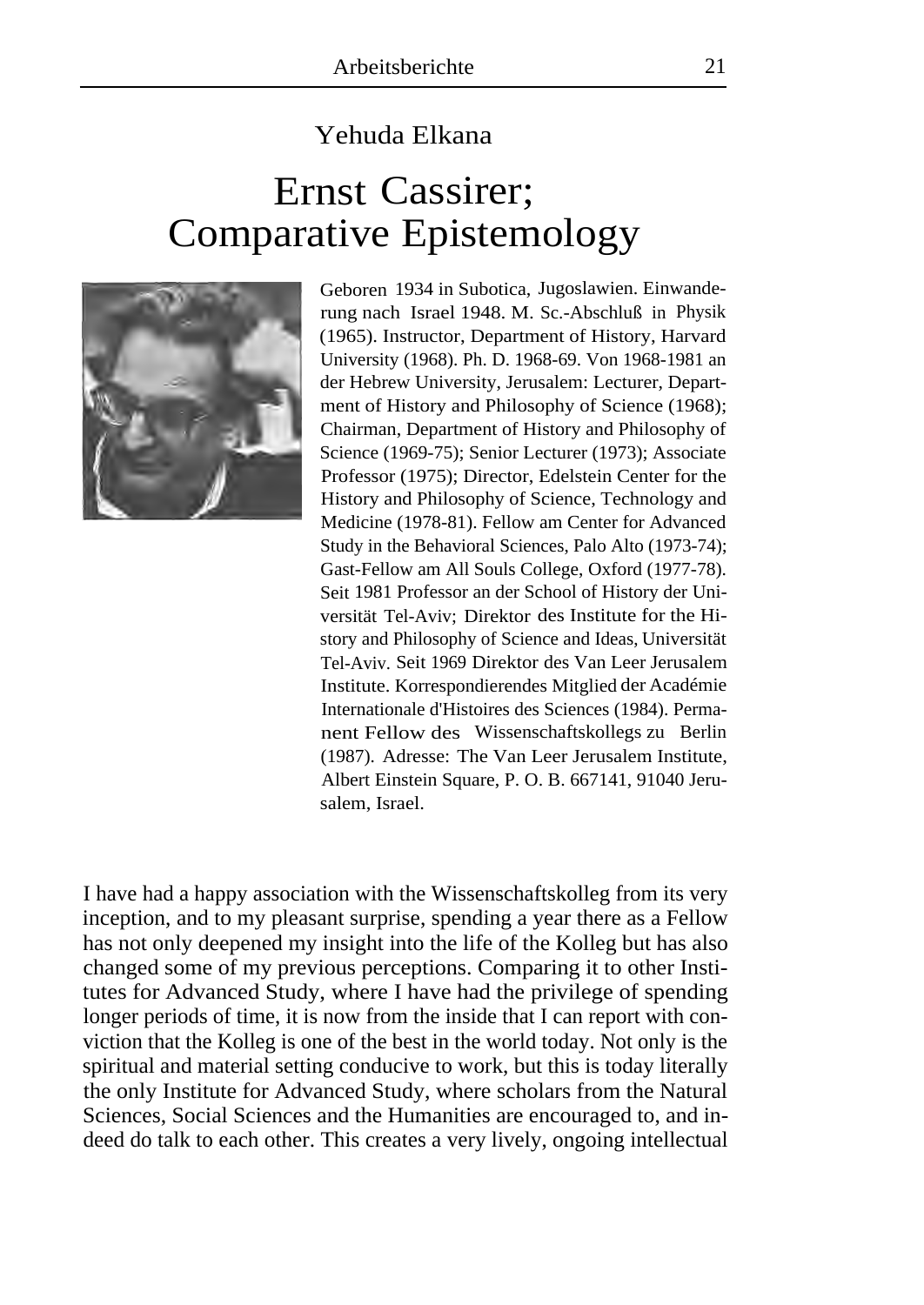conversation, starting with breakfast, when Fellows living in the Kolleg are joined by many others having family apartments at the Koenigsallee 20, for the sake of good conversation — if not for breakfast, at least for a cup of coffee. It continues over lunch which is an important institution, in spite of the fact that some Fellows, who would like to spend an undisturbed day at the Staatsbibliothek complain about it. Furthermore, there are the guests who come to visit the Kolleg and are being introduced. They are not only scholars from the various branches of Academe, but also musicians, composers, theatre producers, journalists, critics and others. People are actually encouraged to develop a feel for Berlin's cultural life, which in many cases — and even if unintended — becomes an integral part of the Fellows' academic output.

Although I have been aware of all that before, my year as a Fellow only strengthened my appreciation of it all. On the other hand, I used to believe that in spite of this intellectual ferment, and sometimes even turmoil, Fellows could expect to continue their work on research which they had brought along — and some of it with publishing deadlines on the horizon. This turns out not to be the case.

For many Fellows, the welter of new ideas, the number of new people, new research programmes, and very often totally unexpected worldviews suggesting serious alternatives to their own, becomes a catalyzer or an irritant, whichever it maybe, but very few remain unperturbed by it. It results in agitated discussions, sometimes in an emotionally highly-strung intellectual climate. I do not have the slightest doubt that these exchanges, and indeed these "threats" to one's established image of man or image of nature or image of society, sooner or later will make the Fellows' intellectual framework richer and the output of greater significance. On the other hand, it may — and often does — become a serious impediment to one's research or writing plans. This certainly happened to me and, looking back, I am grateful for it.

I came to the Kolleg with a well organized plan to finish a book on Ernst Cassirer, with special emphasis on the contextual sociology of knowledge framework, underlying Cassirer's work, which superficially looks like a history of disembodied ideas. While I did spend most of my time on Cassirer, Berlin, the Kolleg and my Fellow Fellows brought about a serious shift in my approach. It became much more political, with a sharper and I hope deeper look into 20th century German intellectual history and its social determination, and it will certainly take at least a further year to complete the book than it would have taken without all the new input. Yet, I dare hope that in the end it will be a much better book than it would have been otherwise.

My other project for the year was to serve, together with my co-Fellow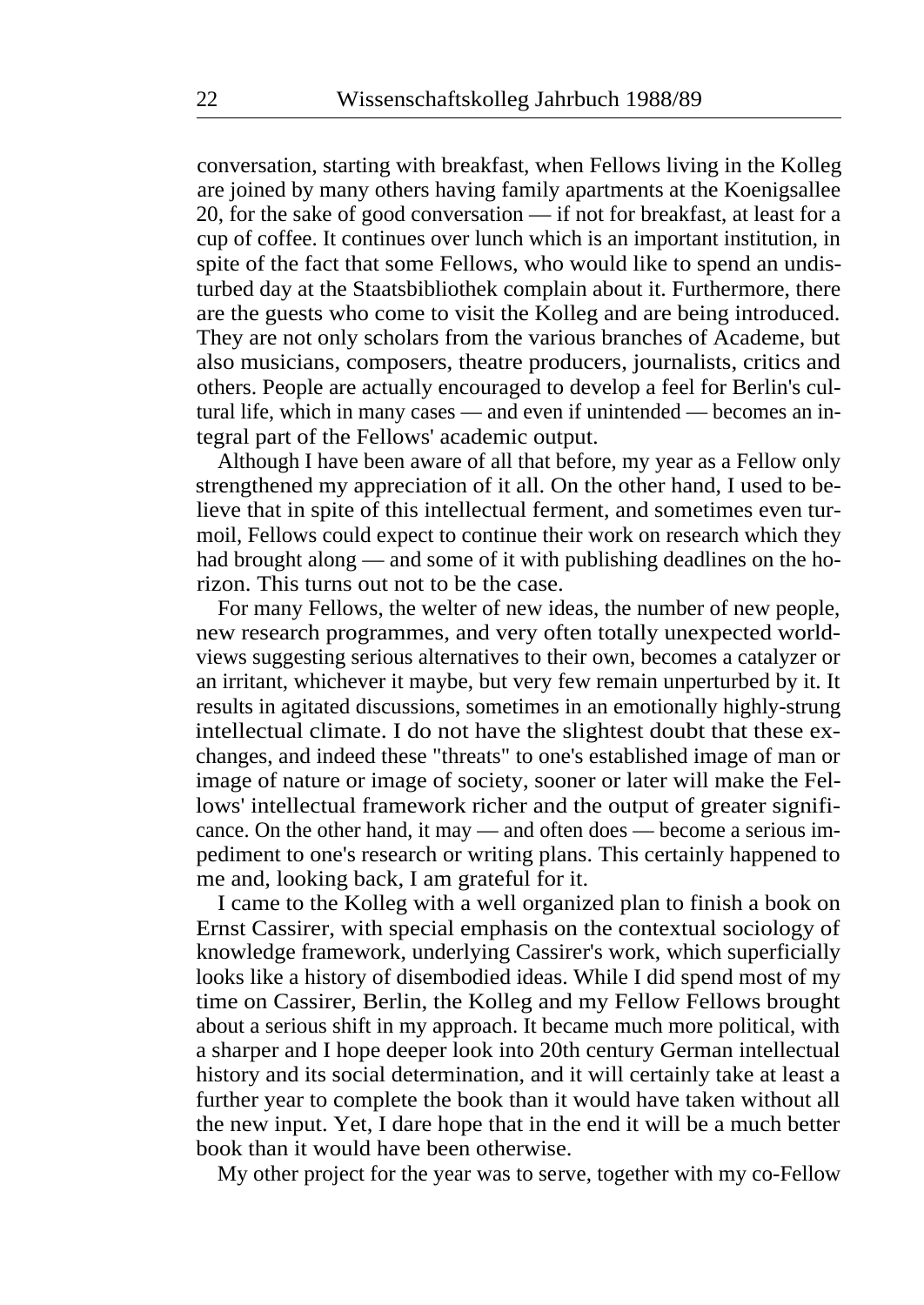Rivka Feldhay, as convenors for an ongoing workshop or Schwerpunkt on Comparative Epistemology. I think it is worth while to dedicate a few paragraphs describing what we were about:

Western culture in the last few hundred years has become predominantly a culture of science. Science is one of the major forces that lead to a unity of our civilization. In a world which for political reasons tends to polarization, this force of unity, with its essentially cumulative image, is of utmost importance. However, the more science enters into our lives, the more it must be humanized. It is well known that since the very nature of man is historical — all biological and cultural traits of men and societies are undergoing constant evolutionary change — there is no better way to unite and humanize science than to study its history.

A systematic study of the culture of science rests on historical consciousness, philosophical acumen and sociological awareness. It bridges a gap between a humanistic approach and a technocratic approach. Actually, science as much as history can be pursued in a humanistic spirit. We know that knowledge is power, but we know also that this power may become a danger if its spirit be fake and if it is bent solely upon material achievements.

The task is double: to develop the intellectual tools on the highest possible level, studying the culture of science in all its ramifications from the combined historical-philosophical-sociological point of view, and to see to it that this spirit and approach are taught both in depth to experts in the various areas, and to as many students as possible as a basis of their general education. In other words, for this thought-complex to be effective it must go simultaneously into depth and breadth. This is the challenge and the vision.

Comparative Epistemology is a newly emerging field of great promise, using the tools of history, philosophy and sociology of knowledge in general and of the different *Wissenschaften* in particular. The aim is to bring together researchers with diverse backgrounds, to investigate, on a metatheoretical level, the sources, origin, development, changes, method and structures, the aims and the social context of different disciplines, looking for the common element among them as much as for clarity as to the differentiae.

The investigation is to proceed on three levels:

a) A study of the impact of the cultural product: the impact of the picture, of the experiment, of the theory, of the "holy" text, of the ritual, of the behavioral act. The emphasis here is on the intention of the product and not of the producer. So far the common element. However, in the intention of the "product" the whole differential context is involved and thus historical relativism is implied.